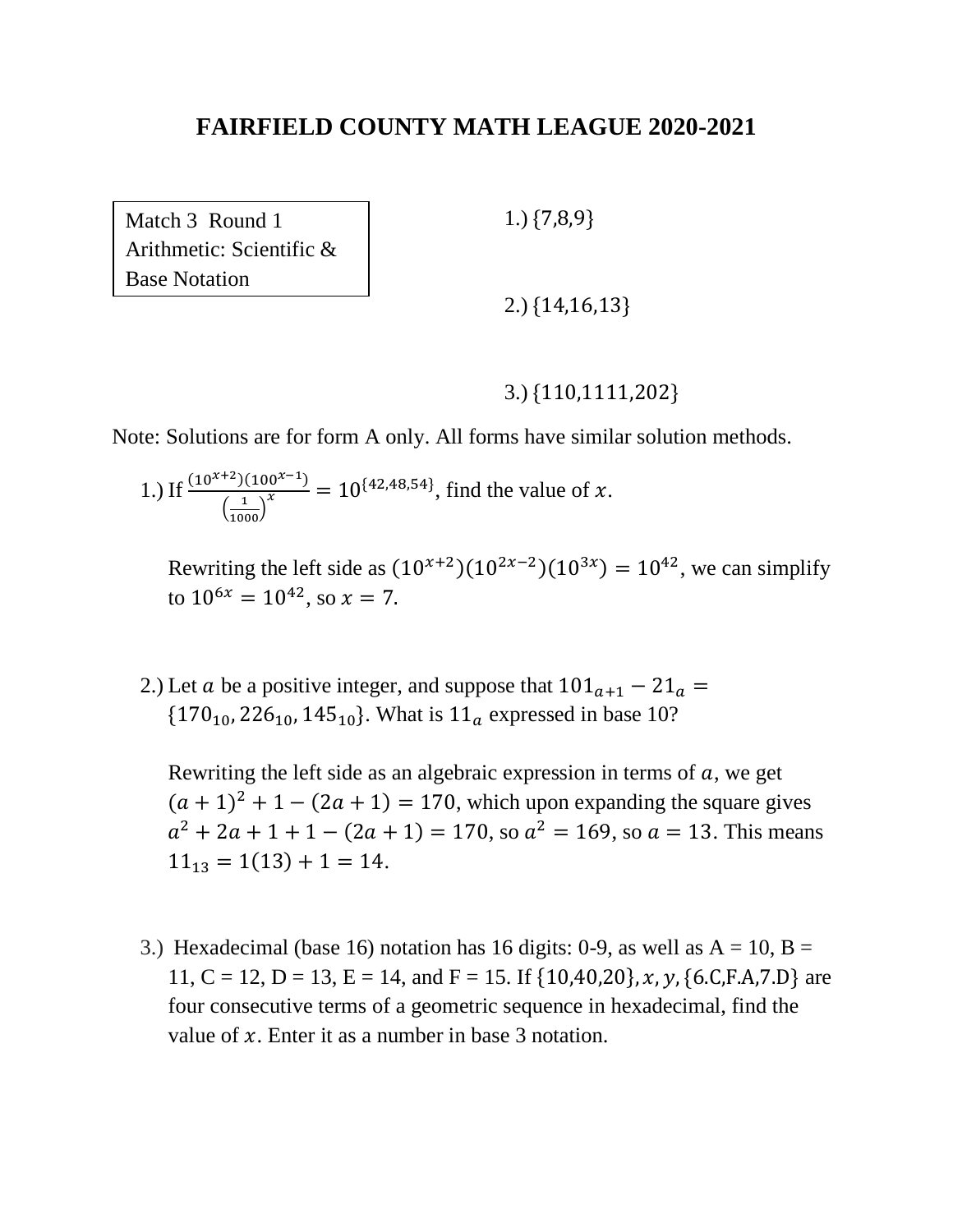In base 10,  $10_{16} = 16$  and  $6.C_{16} = 6\frac{12}{16}$  $\frac{12}{16} = \frac{27}{4}$  $\frac{27}{4}$ . This means that  $16r^3 = \frac{27}{4}$  $\frac{27}{4}$ , so  $r=\frac{3}{4}$  $\frac{3}{4}$ . Therefore 16  $\left(\frac{3}{4}\right)$  $\left(\frac{3}{4}\right)$  = 12, which in base 3 is 110.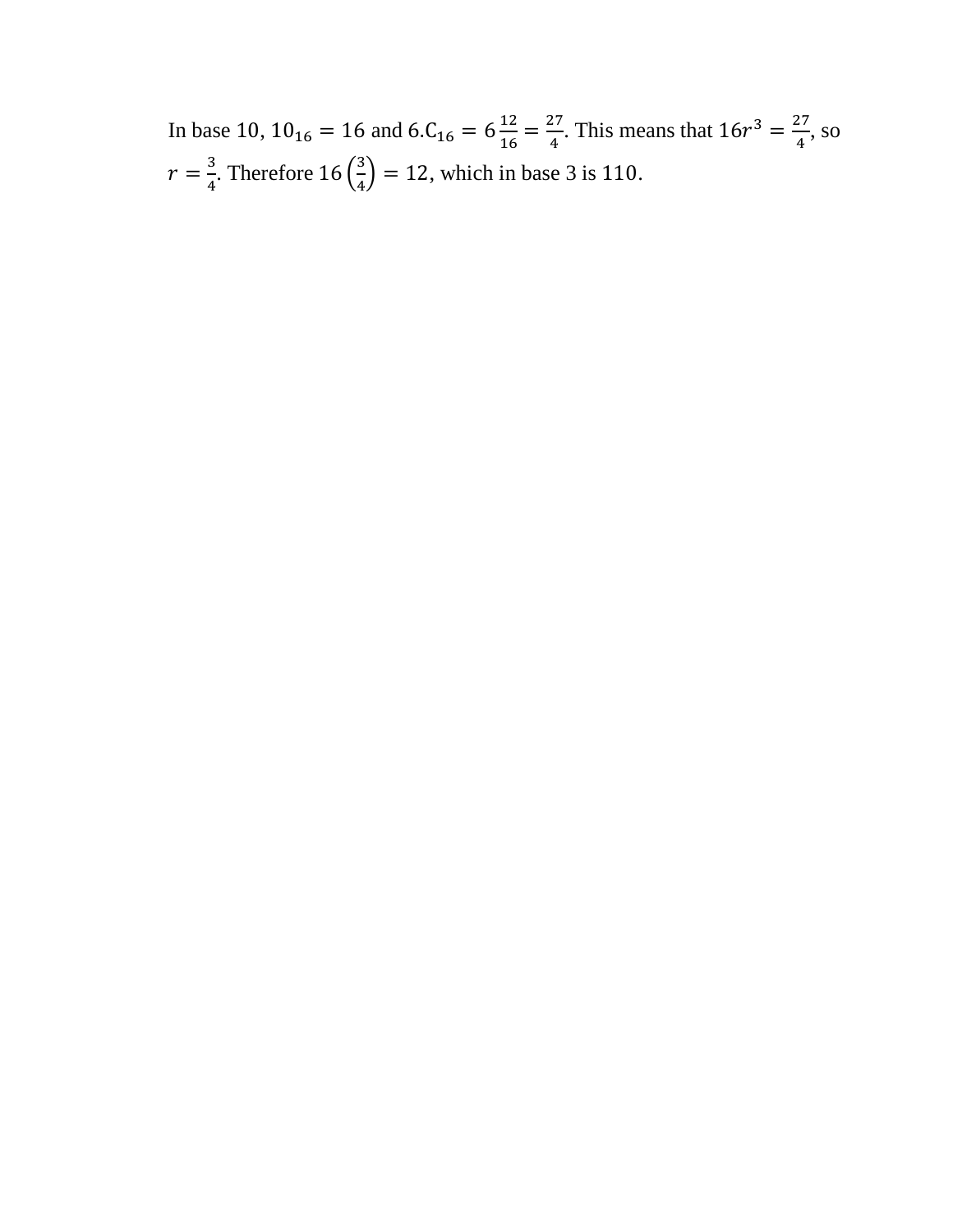Match 3 Round 2 Algebra 1: Word Problems 1.) {60,50,70}

2.) {68,77,86}

3.) {24,36,28}

Note: Solutions are for form A only. All forms have similar solution methods.

1.) Ivanna Hybrid commutes to work from home every day. On Monday her average speed in the morning is 50 miles per hour, but on the way home due to traffic she only manages an average speed of 40 miles per hour. If her total commute time on Monday was {two hours and forty-two minutes, two hours and fifteen minutes, three hours and nine minutes}, find the distance from her home to her work in miles.

Let  $D$  represent Ivanna's distance from home to work in miles. Since her total time in hours is  $2\frac{42}{62}$  $\frac{42}{60} = \frac{27}{10}$  $\frac{27}{10}$ , we can set up the equation  $\frac{D}{50} + \frac{D}{40}$  $rac{D}{40} = \frac{27}{10}$  $\frac{27}{10}$ , which after multiplying through by 200 becomes  $40D + 50D = 540$ , or  $90D = 540$ , so  $D = 60$ .

2.) The formula for converting a temperature in degrees Celsius  $(C)$  to its exact equivalent in degrees Fahrenheit (*F*), is  $F = \frac{9}{5}$  $\frac{5}{5}C + 32$ . A popular approximate way of performing the same conversion is phrased as "double it and add 30". If on a given day the approximation gives a temperature in degrees Fahrenheit that is {2,3,4} degrees Fahrenheit higher than the actual temperature, find the actual temperature in degrees Fahrenheit.

Let  $x$  represent the actual temperature in degrees Celsius. From the problem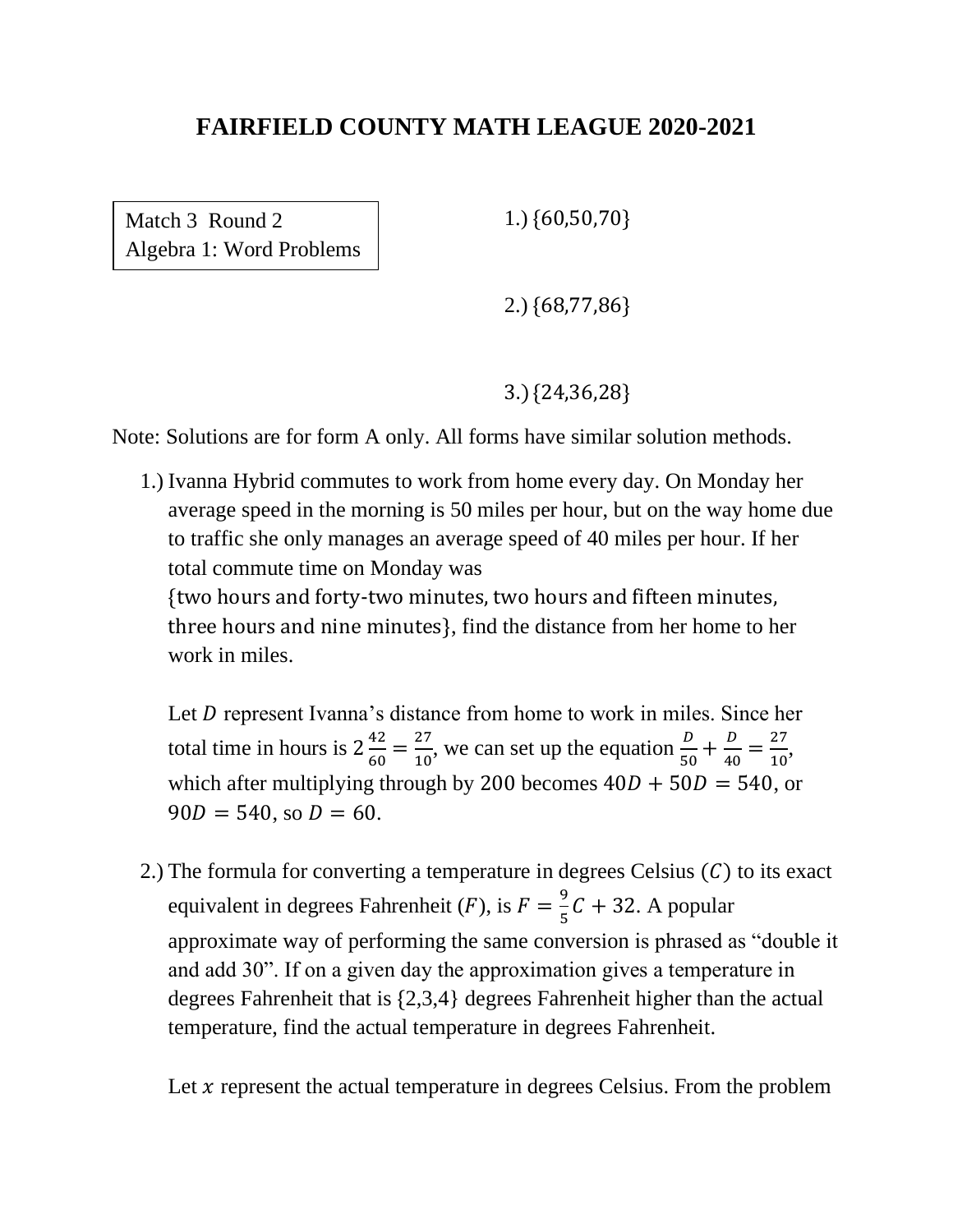we can set up  $2x + 30 = 2 + \frac{9}{5}$  $\frac{9}{5}x + 32$ , which gives us  $\frac{1}{5}x = 4$ , so  $x = 20$ . Since we need temperature in degrees Fahrenheit, we get  $\frac{9}{5}(20) + 32 = 68$ .

3.) A large bowl contains only peanuts and cashews. Initially, the bowl contains a total of {30,45,35} cups of nuts. Then {6,4,4} cups of peanuts and {9,11,9} cups of cashews are added to the bowl. As a result, the quantity number of cups of peanuts is now one half of what it was previously. How many number of cups of cashews is cups of peanuts were in the bowl originally?

Let  $x$  equal to the original number of cups of peanuts in the bowl. From the problem we can set up  $\frac{x+6}{30-x+9} = \frac{1}{2}$  $\frac{1}{2} * \frac{x}{30}$  $\frac{x}{30-x}$ . Multiplying through by the least common denominator gives  $2(x + 6)(30 - x) = x(39 - x)$ , which expands to make  $360 + 48x - 2x^2 = 39x - x^2$ , which written in standard form gives  $x^2 - 9x - 360 = 0$ . This factors into  $(x - 24)(x + 15) = 0$ , so  $x =$ 24.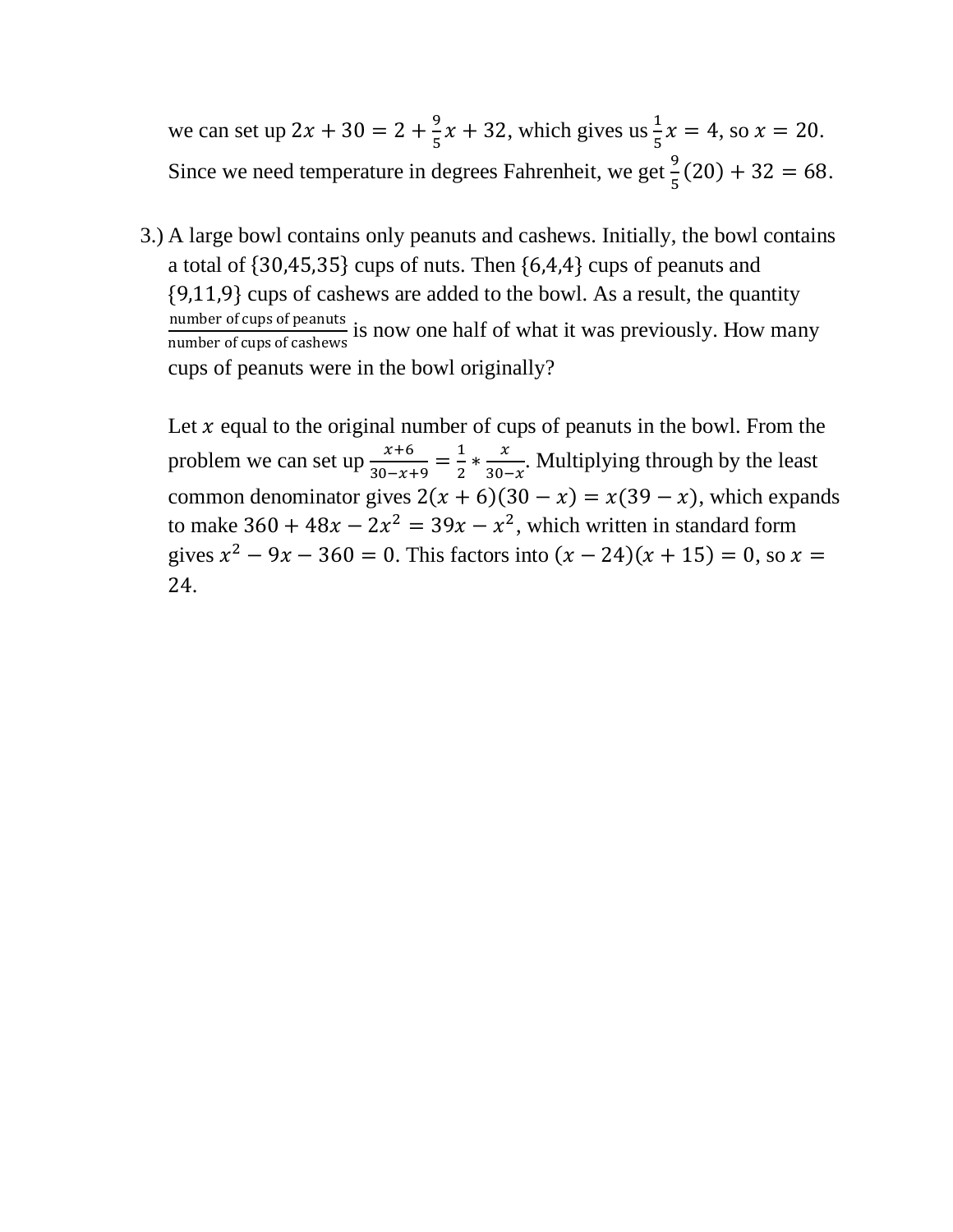Match 3 Round 3 Geometry: Polygons 1.) {54,65,77}

2.) {41,73,124}

3.) {3540,1980,1560}

Note: Solutions are for form A only. All forms have similar solution methods.

1.) How many diagonals are in a polygon whose interior angle measures in degrees total {1800,1980,2160}?

We can solve for the number of sides using  $180(n - 2) = 1800$ , so  $n = 12$ . From here we evaluate  $\frac{12(12-3)}{2}$  to get 54.

2.) The diagram (not drawn to scale) shows octagon  $ABCDEFGH$ .  $AB = CD = EF = GH = 1$  and  $BC =$  $DE = FG = HA = x\sqrt{2}$ . Each interior angle of the octagon measures  $135^{\circ}$ . The area of the octagon is  ${3,5,9}$ . Find  $100x$  rounded to the nearest integer.



From the description and diagram we can see that the area of the octagon can be divided into four isosceles right triangles, four rectangles and one square. Each isosceles right triangle has legs of length  $x$ , making a total area of  $2x^2$ . Each rectangle has sides of length 1 and x, making the total area 4x. Finally the square is a unit square, and setting the total area equal to 3 gives  $2x^2 + 4x + 1 = 3$ . Solving for x with the quadratic formula gives  $x =$ −4±√32  $\frac{1}{4}$ . The simplified positive result is  $\sqrt{2} - 1$ , so  $100x$  rounded to the nearest integer is 41.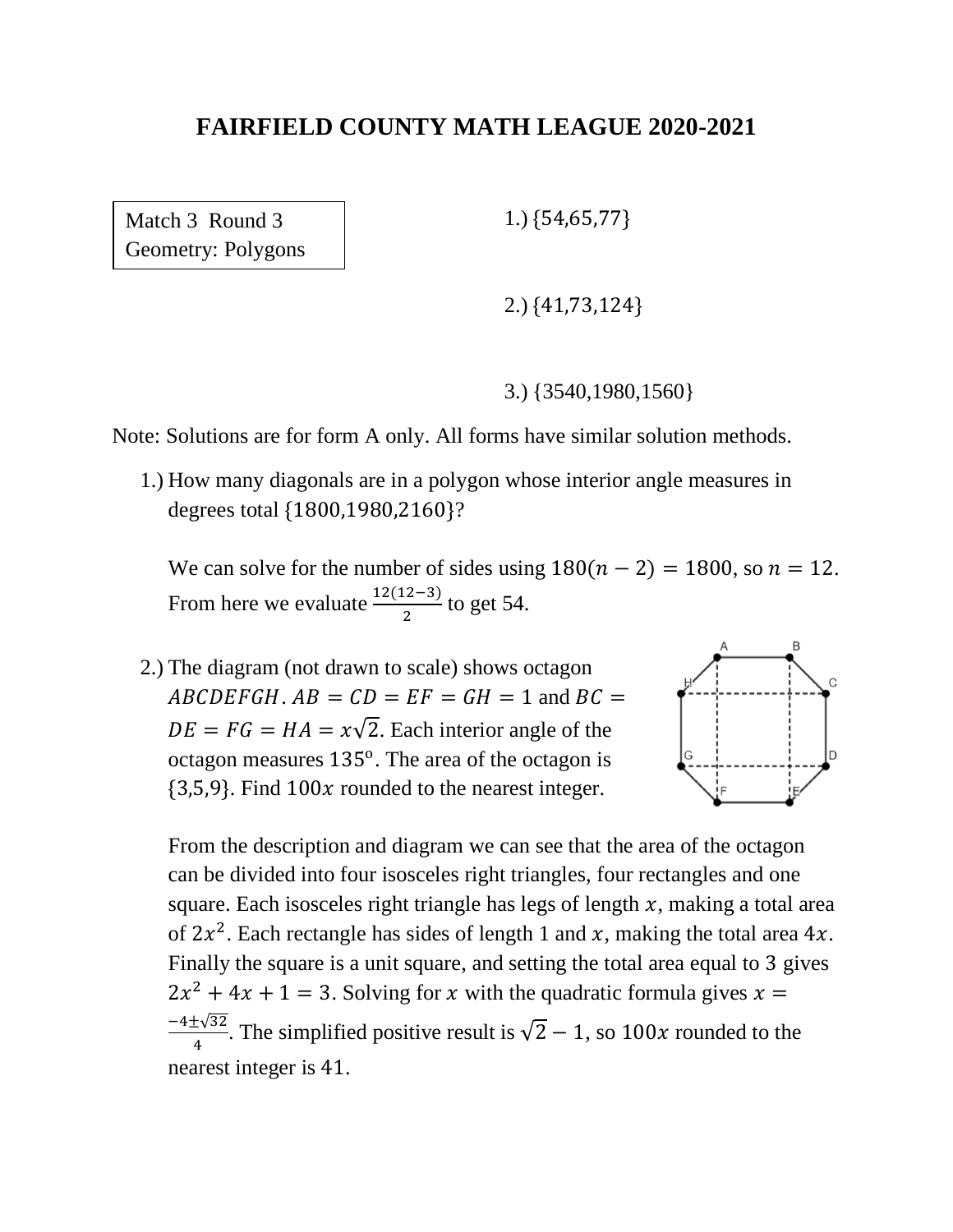3.) A regular  $m$ -gon and a regular  $n$ -gon, with  $m < n$ , have the property that the difference between the measure of one interior angle of each is {6,8,9} degrees. Find the largest possible value of  $n$ .

Noting that the *n*-gon will have larger angles, we can set up  $180 - \frac{360}{\pi}$  $\frac{60}{n}$  –  $\left(180 - \frac{360}{\mu}\right)$  $\left(\frac{360}{m}\right)$  = 6, which simplifies to  $\frac{360}{m} - \frac{360}{n}$  $\frac{60}{n}$  = 6. Dividing both sides by 360 and combing the fractions gives  $\frac{n-m}{mn} = \frac{1}{60}$  $\frac{1}{60}$ . We can then solve for *n* by cross multiplication, giving  $60n - mn = 60m$ , so  $n = \frac{60m}{60m}$  $\frac{60m}{60-m}$ . We can see that the value of  $m$  that will produce the largest positive integer value of  $n$  is 59, which gives  $n = 60(59) = 3540$ .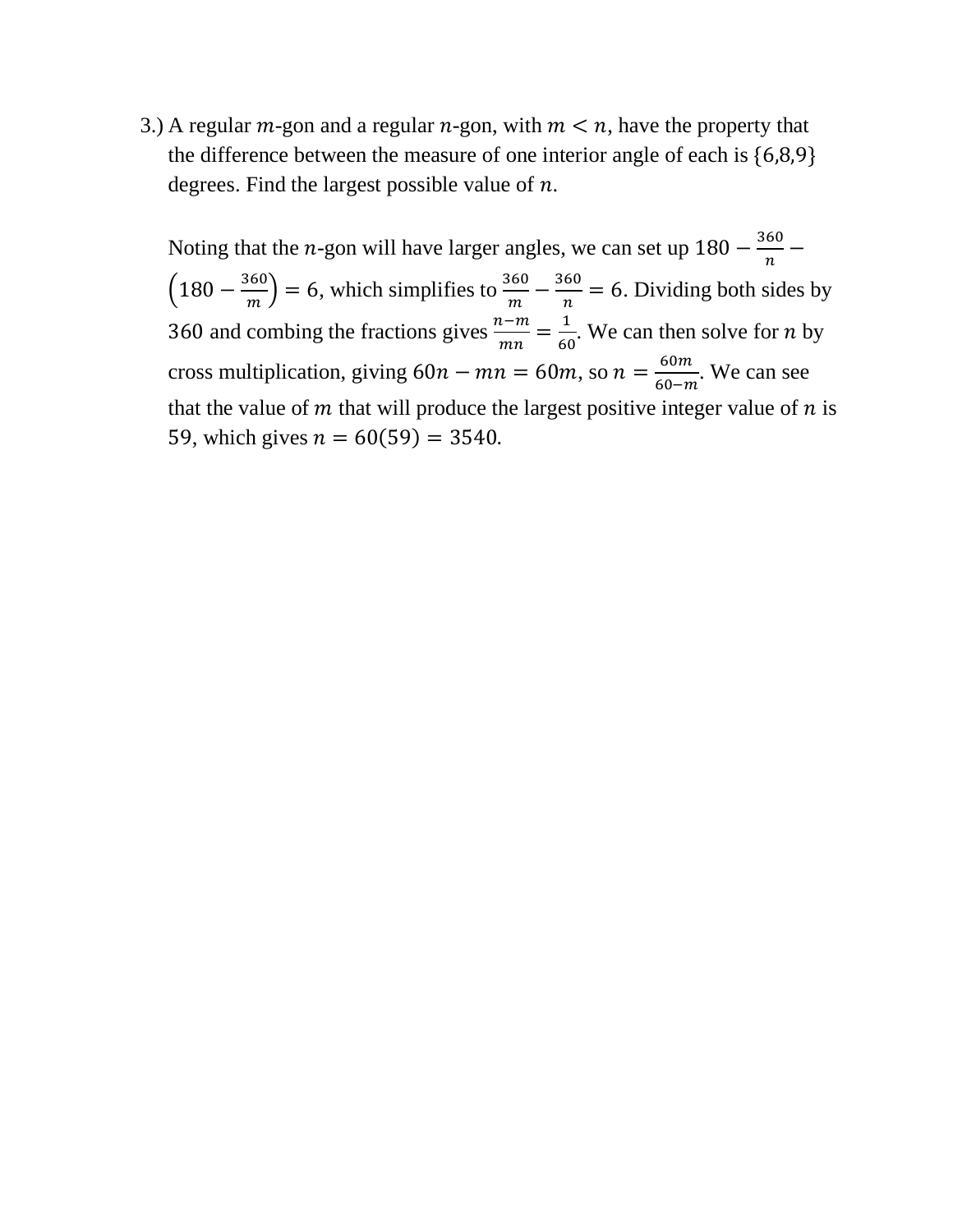Match 3 Round 4 Algebra 2: Functions & Inverses

1.) {27,31,35}

2.) {6,10,7}

3.) {35,29,23}

Note: Solutions are for form A only. All forms have similar solution methods.

Note: the inverse  $f^{-1}$  of a function  $f$ is not necessarily a function.

1.) If 
$$
f(x) = 2x + 5
$$
 and  $f^{-1}(f^{-1}(a)) = \{3,4,5\}$ , find the value of a.

Since 
$$
f^{-1}(f^{-1}(a)) = 3
$$
, we know  $a = f(f(3)) = f(11) = 27$ .

2.) Let *k* be a rational number that can be expressed in simplest form as  $\frac{a}{b}$  where a and b are integers. If  $g(x) = x^3 + 3x - 10$  and  $g^{-1}({10k^2 - 6k + }$  $5,14k^2 + 2k - 3,36k^2 + 2k + 8$   $) = 2k$ , find  $\frac{1}{2}ab - b$ .

Since we know  $g(2k) = 10k^2 - 6k + 5$ , this means  $(2k)^3 + 3(2k)$  –  $10 = 10k^2 - 6k + 5$ , which in standard form gives  $8k^3 - 10k^2 + 12k - 1$ 15 = 0. This factors by grouping into  $(2k^2 + 3)(4k - 5) = 0$ . This has one rational solution for  $k$  of  $\frac{5}{4}$ . Therefore  $\frac{1}{2}(5)(4) - 4 = 6$ .

3.) Let  $f(x) = a\sqrt{x + b} + c$ , where a, b, and c are real constants. If  $2f(4x +$ 1) has a domain of  $x \geq -\frac{9}{16}$  $\frac{9}{16}$  and a range of  $y \le 100$  and  $f(1) = 41$ , find  ${f(5), f(11), f(19)}.$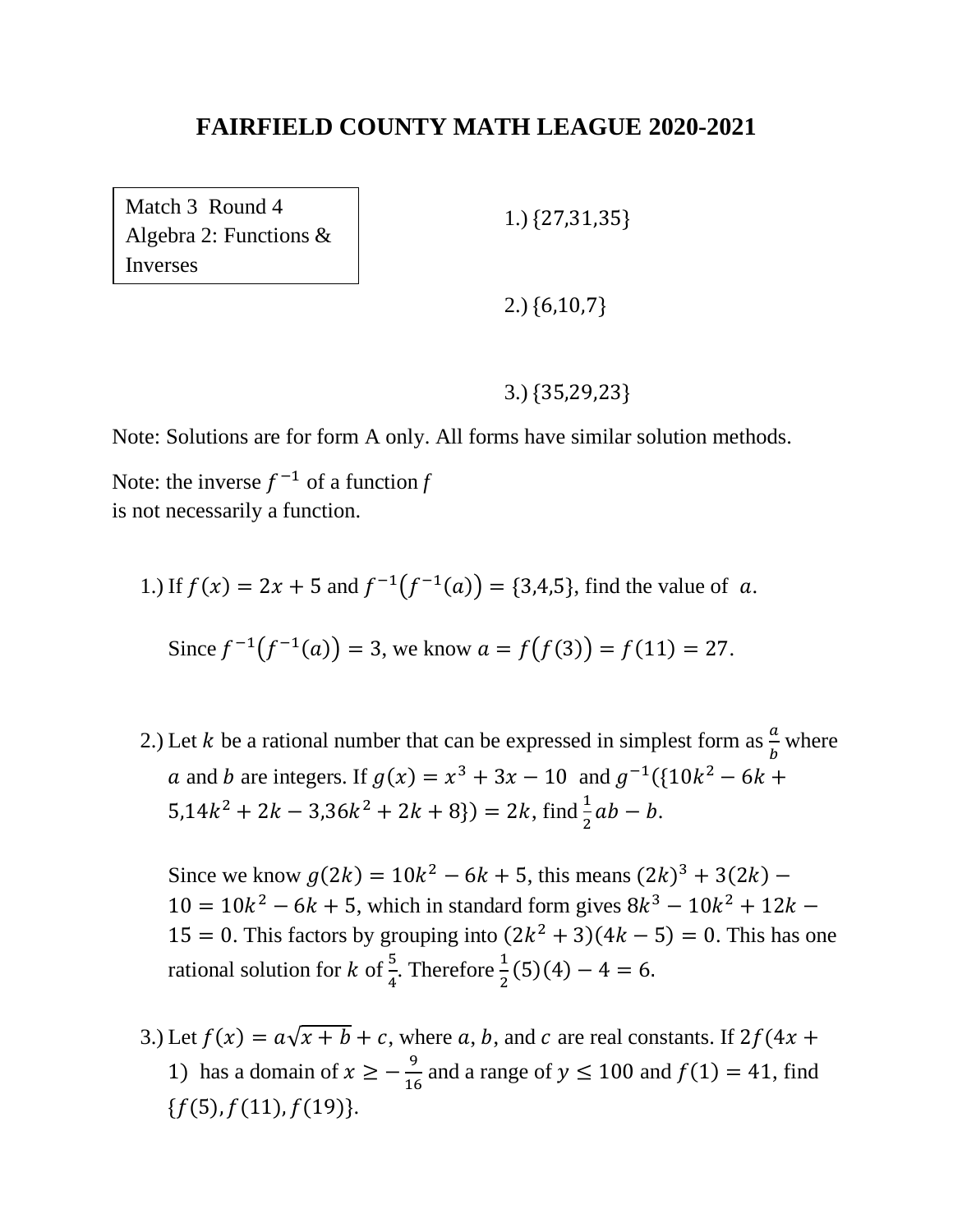Note that the range of  $f(4x + 1)$  is  $y \le 50$ . This means that  $a < 0$  and  $c =$ 50. Since  $f(4x + 1) = a\sqrt{4x + 1 + b} + 50$ , which we can rewrite as  $f(4x + 1) = 2a\sqrt{x + \frac{1+b}{4}}$  $\frac{+b}{4}$  + 50, we can use the given domain to see that  $1+b$  $\frac{+b}{4} = \frac{9}{16}$  $\frac{9}{16}$ , which we can solve to get  $b = \frac{5}{4}$  $\frac{3}{4}$ . Finally we can solve for a using  $a_1/1 + \frac{5}{4}$  $\frac{5}{4} + 50 = 41$ , so  $\frac{3}{2}$  $\frac{3}{2}a + 50 = 41$ , which means  $a = -6$ . Knowing all required values, we find  $f(5) = -6\sqrt{5} + \frac{5}{4}$  $\frac{5}{4} + 50 = -6\left(\frac{5}{2}\right)$  $(\frac{3}{2}) + 50 = 35.$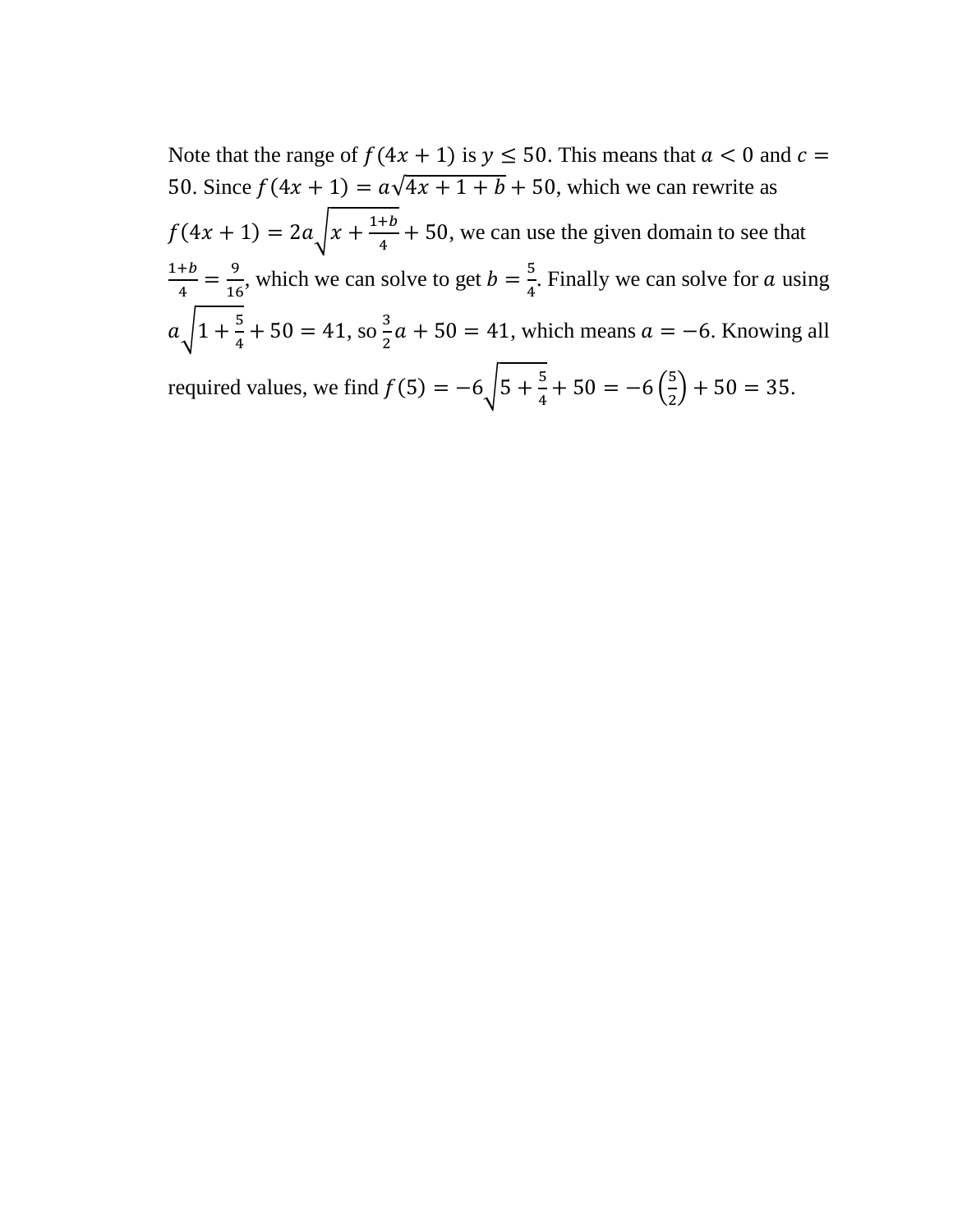Match 3 Round 5 Precalculus: Exponents & Logarithms

1.) {616,216,416}

2.) {81,625,2401}

#### 3.) {21,29,25}

Note: Solutions are for form A only. All forms have similar solution methods.

1.) If *a* and *b* are positive integers and  $\frac{5^{a} \times 2^{b}}{5^{10} \times 3^{25}}$  $rac{5^{10}*2^{10}}{5^{10}*2^3}$  = 8 \* 10<sup>{300,100,200}</sup>, find the value of  $a + b$ .

We can rewrite the equation as  $5^{a-10} * 2^{b-3} = 2^3 * 2^{300} * 5^{300}$ . This means  $a - 10 = 300$  and  $b - 3 = 303$ , so  $a = 310$  and  $b = 306$ , so  $a + b = 10$ 616.

2.) If  $\log_{\{3,5,7\}} \left(1 - \frac{1}{2}\right)$  $\frac{1}{2}$  + log<sub>{3,5,7}</sub>  $\left(1-\frac{1}{3}\right)$  $\frac{1}{3}$  + … + log<sub>{3,5,7}</sub>  $\left(1 - \frac{1}{n}\right)$  $\left(\frac{1}{n}\right) = -4$ , find the value of  $n$ .

Rewriting the expressions in the logarithms and combining gives  $\log_3(\frac{1}{2})$  $\frac{1}{2}$  \* 2  $\frac{2}{3} * \frac{3}{4}$  $\frac{3}{4} * ... * \frac{n-2}{n-1}$  $\frac{n-2}{n-1} * \frac{n-1}{n}$  $\frac{-1}{n}$ ), which simplifies to  $\log_3\left(\frac{1}{n}\right)$  $\left(\frac{1}{n}\right) = -4$ . This means 3<sup>-4</sup> = 1  $\frac{1}{n}$ , so  $n = 81$ .

3.) If  $\log_3{45,135,405} = x$  and  $\log_4{400,1600,100} = y$ , then  $\log_3{4} = \frac{ax-b}{cx-d}$  $cy-d$ for positive integers  $a, b, c$ , and  $d$ , where  $a$  and  $c$  are relatively prime. Find the value of  $a + 2b + 3c + 4d$ .

We can rewrite  $\log_3 45$  as  $\log_3(3^2 * 5)$ , so  $2 + \log_3 5 = x$ . Similarly, we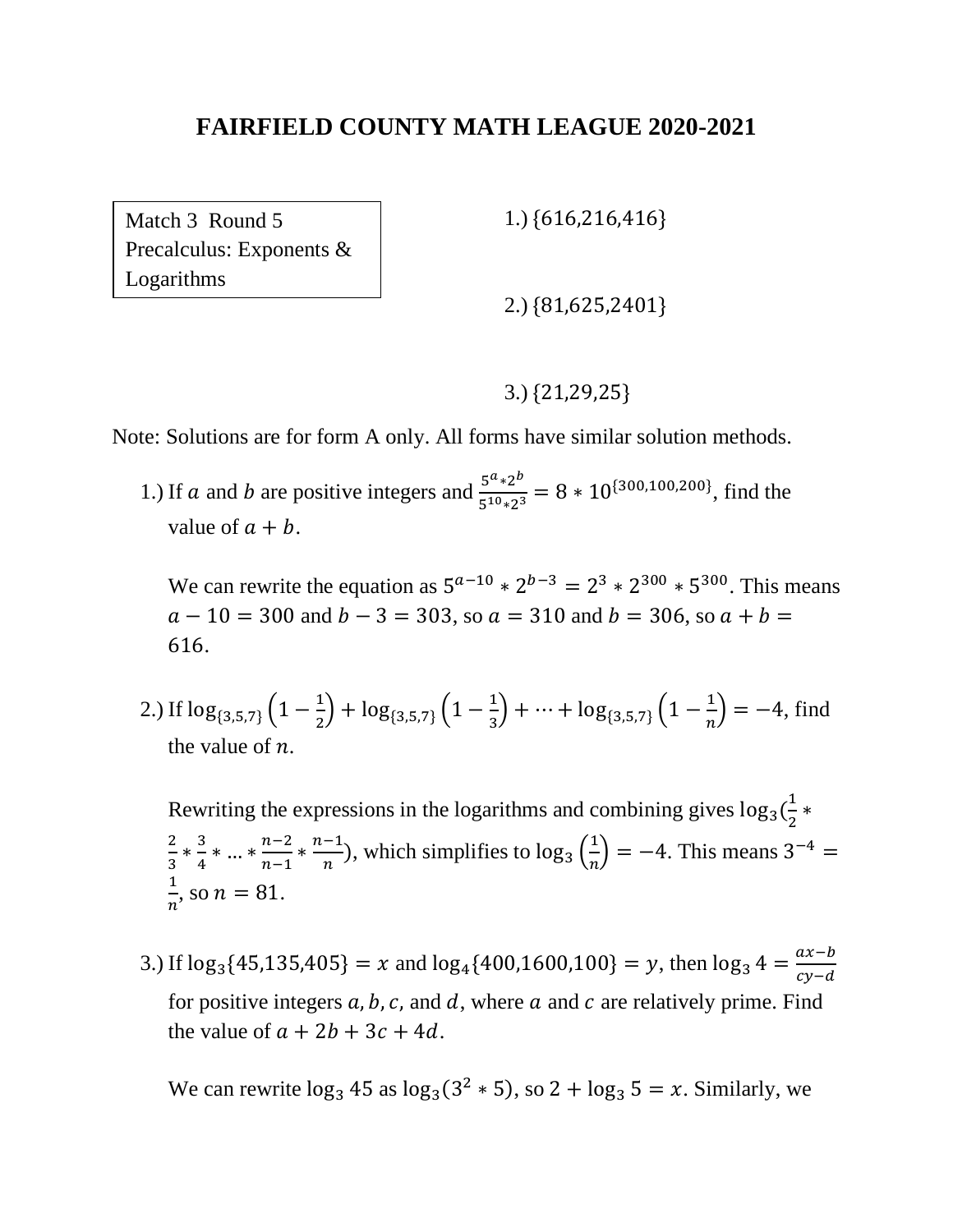can rewrite  $log_4 400$  as  $log_4(4^2 * 5^2)$  so  $2 + 2 log_4 5 = y$ . This means log 5  $\frac{\log 5}{\log 3}$  = x - 2 and  $\frac{\log 5}{\log 4}$  =  $\frac{1}{2}$  $\frac{1}{2}y - 1$ . Therefore  $\log_3 4 = \frac{\log 4}{\log 3}$  $\frac{\log 4}{\log 3} =$ log 5 log 3 log 5 log 4  $=\frac{x-2}{1}$ 1  $\frac{\frac{x-2}{2}}{2y-1}$  =  $2x-4$  $\frac{2x-4}{y-2}$ , so  $a + 2b + 3c + 4d = 2 + 2(4) + 3(1) + 4(2) = 21$ .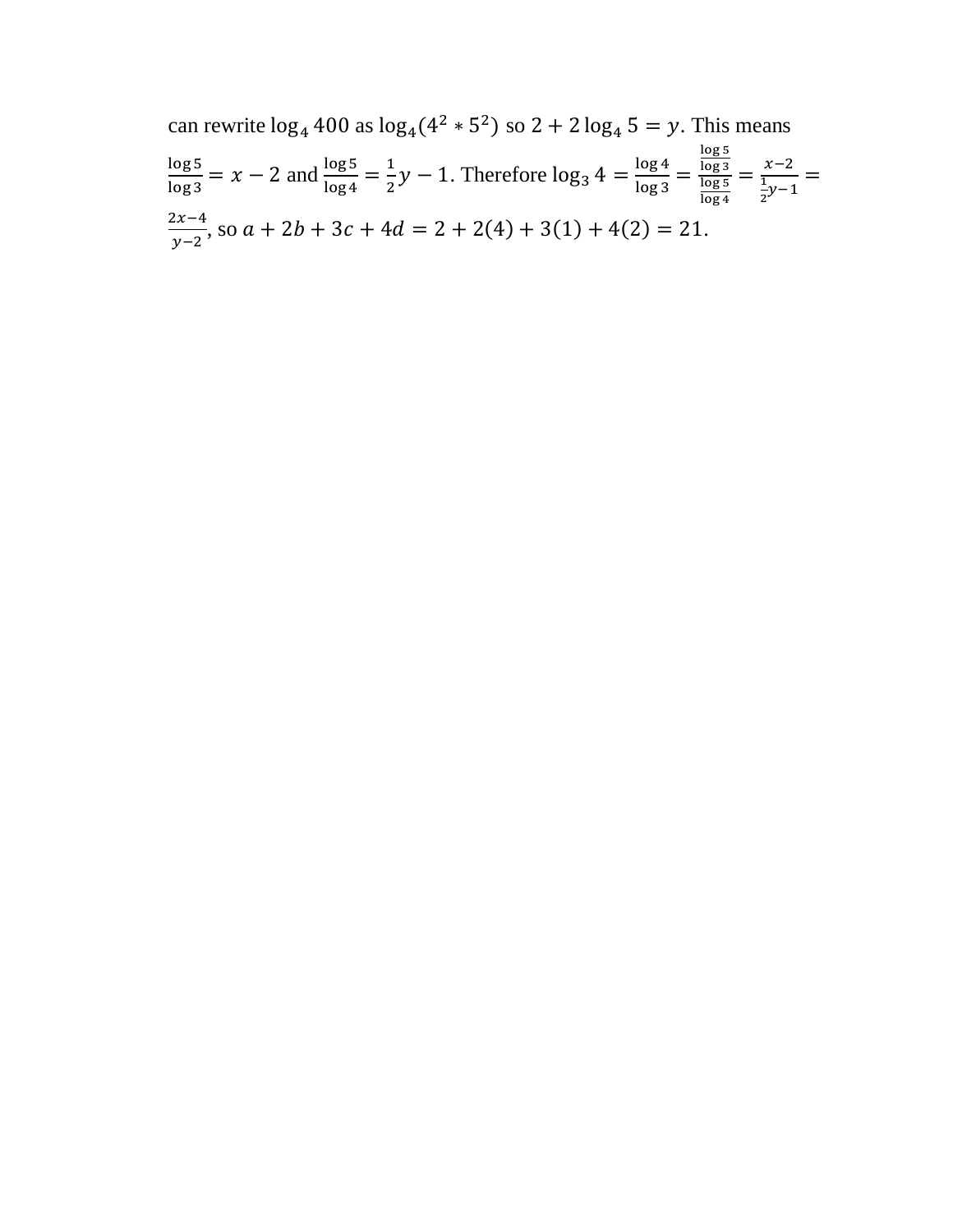Match 3 Round 6 Miscellaneous: Matrices 1.) {22,17,12}

2.) {6,8,10}

#### 3.) {43,45,48}

Note: Solutions are for form A only. All forms have similar solution methods.

 $1.)$  If  $\vert$ a a  $\begin{bmatrix} a & a \\ c & c \end{bmatrix} + \{2,3,4\} \begin{bmatrix} 6 & b \\ b & 1 \end{bmatrix}$ b 1  $=\begin{bmatrix} 15 & 33 \\ 50 & 3 \end{bmatrix}$ 50 d , find the value of  $d$ .

The equation gives  $a + 12 = 15$ ,  $a + 2b = 33$ ,  $c + 2b = 50$ , and  $c + 2 =$ d, so  $a = 3$ ,  $b = 15$ ,  $c = 20$ , and  $d = 22$ .

2.) If  $A = \begin{bmatrix} 4 & 2 \\ 7 & 2 \end{bmatrix}$ 7  $\chi$ and det(2 $A^{-1}$ ) =  $\frac{2}{5}$  $\frac{2}{5}$ ,  $\frac{2}{9}$  $\left(\frac{2}{9}, \frac{2}{13}\right)$ , find the value of x. One way to solve this is to find  $2A^{-1}$  in terms of x, giving  $\frac{1}{4x-14}$  $\begin{bmatrix} 2x & -4 \\ -14 & 8 \end{bmatrix}$ −14 8  $\Big|$ , so  $\frac{(2x)(8)-(-4)(-14)}{(4x-14)^2}$  $\frac{(8)-(-4)(-14)}{(4x-14)^2} = \frac{16x-56}{(4x-14)^2}$  $\frac{16x-56}{(4x-14)^2} = \frac{4}{4x-14}$  $\frac{4}{4x-14} = \frac{2}{5}$  $\frac{2}{5}$ , giving  $x =$ 6. Another way is to use determinant properties to note that  $det(A^{-1}) =$  $\left(\frac{1}{2}\right)$  $\frac{1}{2^2}$  $\frac{2}{5}$  $\frac{2}{5} = \frac{1}{10}$  $\frac{1}{10}$ , s o det(*A*) = 10, and 4*x* - 14 = 10 gives *x* = 6.

3.) If 
$$
= \begin{bmatrix} x & 8 \\ y & z \end{bmatrix}
$$
,  $B = \begin{bmatrix} 9 & -1 \\ 3 & 4 \end{bmatrix}$ ,  $x > 0$ ,  $AB = BA$ , and  $det(A) =$   
{321, 417,576}, find the value of z.

Since  $AB =$  $9x + 24 - x + 32$  $9y + 3z$   $-y + 4z$  and  $BA =$  $9x - y$  72 – z  $3x + 4y$   $24 + 4z$ , we can see immediately that  $y = -24$ . We also see that  $-x + 32 = 72 - z$ , so  $x =$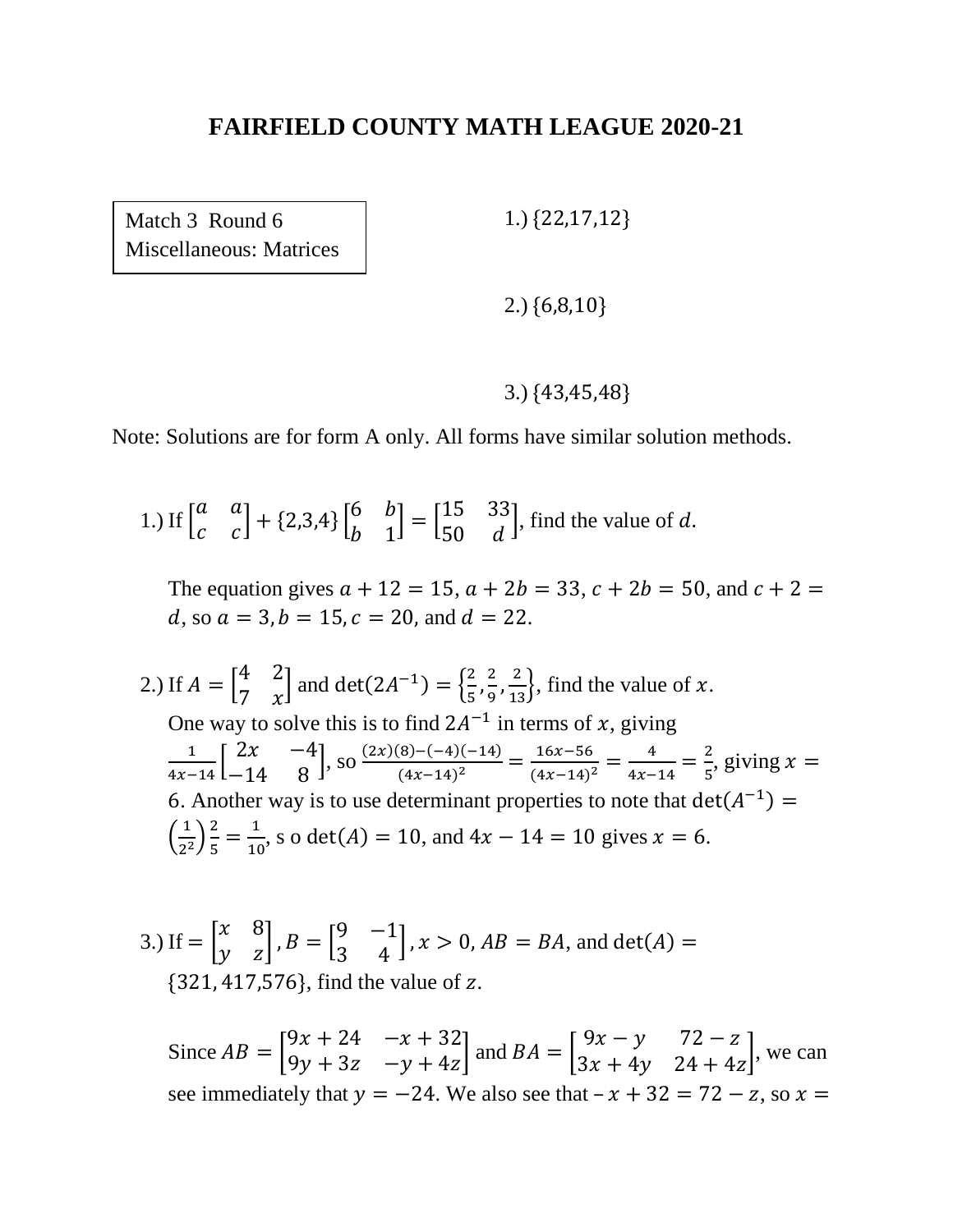$z - 40$ . Therefore,  $det(A) = z(z - 40) - 8(-24) = 321$ , which in standard form gives  $z^2 - 40z - 129 = 0$ , which factors into  $(z - 43)(z +$ 3) = 0. Since  $x > 0$  and  $x = z - 40$ , the only solution that works is  $z = 43$ .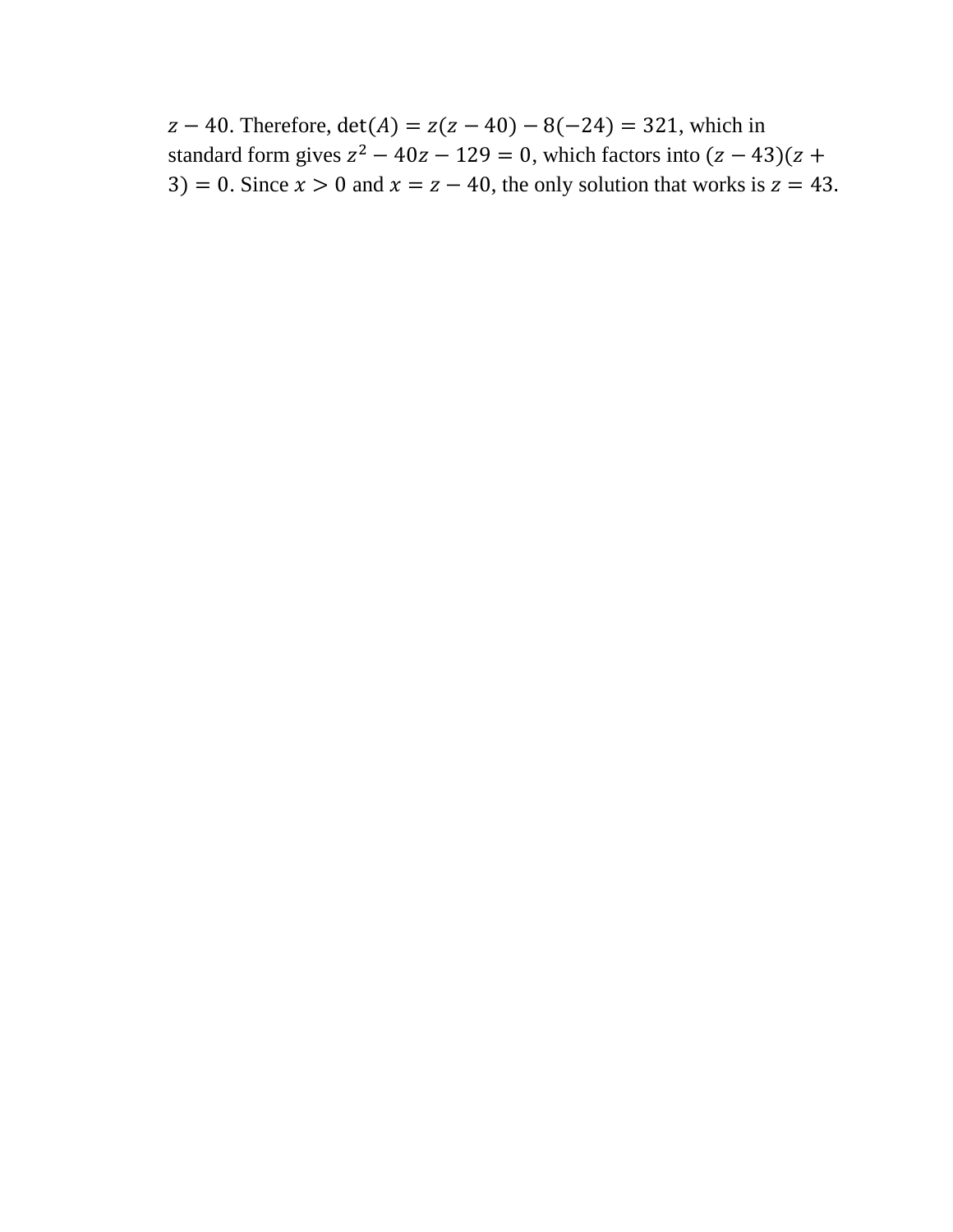1.) 80 2.) 108 3.) 45 4.) 10201 5.) 11100 6.) 4

1.) Mike and Andrew rake leaves. It would take Andrew twenty minutes longer to rake a particular lawn than it would take Mike. Mike starts raking alone. After twenty minutes Andrew joins him, but after another twenty minutes Andrew gets bored and quits. It takes Mike another 24 minutes to finish raking the lawn alone. Assuming that each person's raking did not interfere with the other's, how many minutes would it have taken Mike to rake the lawn alone?

Let  $M$  be the number of minutes it would take Mike to rake the lawn alone and  $A$  be the number of minutes it would take Andrew to rake the lawn alone. We know  $A = M + 20$ . From the problem we can set up 20  $\left(\frac{1}{M}\right)$  $\frac{1}{M}$ ) + 20  $\left(\frac{1}{M}\right)$  $\frac{1}{M} + \frac{1}{A}$  $\binom{1}{A}$  + 24  $\binom{1}{M}$  $\frac{1}{M}$ ) = 1. Substituting and combining gives  $\frac{64}{M} + \frac{20}{M+2}$  $\frac{20}{M+20}$  = 1. Multiplying by the least common denominator gives  $64(M + 20) + 20M = M(M + 20)$ , which in standard form gives  $M^2 - 64M - 1280 = 0$ , which factors into  $(M - 80)(M + 16) = 0$ , so  $M = 80$ .

2.) For a particular value of k, the function  $f(x) = \frac{\sqrt{x-k}}{x^2-0}$  $\frac{\sqrt{x}-k}{x^2-9}$  has a range of  $(0, a) \cup (a, b]$ , where  $a$  and  $b$  are positive real numbers. Find the value of  $\frac{1}{ab}$ .

Since the domain of the function contains no negative numbers, the only discontinuity will be at  $x = 3$ . This discontinuity will be an asymptote and lead to an unbounded range unless it is the location of a removable discontinuity (hole). This will occur when  $\sqrt{x} - k$  matches a factor of the bottom. Rewriting as  $f(x) = \frac{\sqrt{x} - k}{(x + 2)(\sqrt{x} - \sqrt{x})}$  $\frac{\sqrt{x-k}}{(x+3)(\sqrt{x}-\sqrt{3})(\sqrt{x}+\sqrt{3})}$  reveals that  $k = \sqrt{3}$ , and besides at  $x = 3$ , the function's behavior can be modeled with  $f(x) =$ 1  $\frac{1}{(x+3)(\sqrt{x}+\sqrt{3})}$ . Therefore, the largest range value will occur when  $x=0$ , so  $b=\frac{1}{3\sqrt{3}}$  $\frac{1}{3\sqrt{3}}$ , and a is the y-value of the removable discontinuity can be found by substituting  $x = 3$  in the reduced form to get  $a=\frac{1}{12}$  $\frac{1}{12\sqrt{3}}$ . Therefore  $\frac{1}{ab} = 108$ .

3.) Matrix  $A$  has the property that the entries in each row form a unique arithmetic sequence. If  $B = |$ 3 1  $6 -4$ 2 3  $\int$  and  $AB = \begin{bmatrix} 52 & 6 \\ 112 & 5 \end{bmatrix}$ 112 −4  $\vert$ , find the sum of the elements of A.